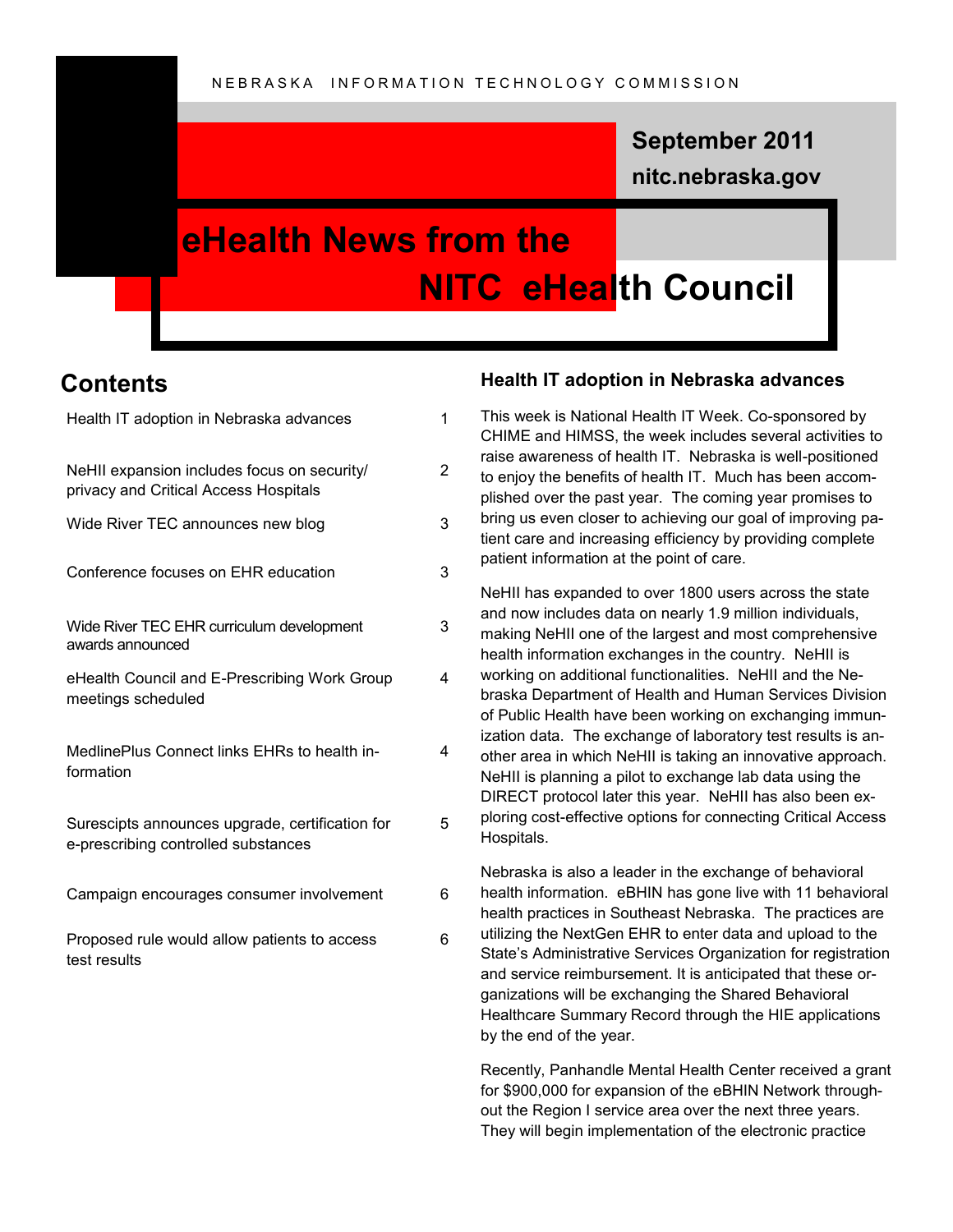management (EPM) applications immediately and will be added to the Behavioral Health HIE early next year. An additional 8 sites will participate with the ability to refer and look-up patient records across Regions.

NeHII and eBHIN have developed an innovative method for managing consent and authorization to allow for the exchange of behavioral health information with patient consent, laying the foundation for statewide health information exchange.

Wide River Technology Extension Center is working with hundreds of primary care providers to achieve meaningful use of electronic health records. U.S. Department of Health and Human Services Secretary Kathleen Sebelius recognized Wide River Technology Extension Center this week during the HHS Consumer Health IT Summit for signing up nearly all rural primary care providers in the state.

As of August, 79 Metropolitan Community College students had completed a health IT certificate program, placing Metropolitan Community College among the top 15% of participating community colleges in the number of students receiving certificates.

Thank you to all of those who have worked so enthusiastically and tirelessly over the past few years to advance health IT and health information exchange in Nebraska.

### **NeHII expansion includes focus on security/ privacy and Critical Access Hospitals**

by Deb Bass

Many have heard me mention my personal opinion that the greatest challenge to standing up health information exchange is the development of privacy/security policies to protect the information from outside hackers and data breach, yet allow for the flow of ePHI to improve safety and enhance quality care for all. I have vivid memories of the hours the NeHII team spent developing our policies to manage the privacy and security of the data while allowing those who were providing treatment and/or payment ser-

**Page 2**

vices electronic access. After nearly three years of endless discussion and debate I am confident our policies stand true to the intent for which they were developed and we have been recognized nationally for the work we have done. More than 15 states and RHIOs are using our policies as template to develop their own. The state of Arkansas recently credited NeHII for the privacy and security policies we shared and at no cost to them. As we continue to debate the many ever evolving questions surrounding HIP-PA's minimum necessary, technical or policy solutions, episodes of care etc., I am confident NeHII has assembled the best minds in the industry to address the many issues and concerns and move us forward into the next generation of HIE where we can begin to address claims history, payment processing and look for improvement in business processes in the administrative areas of healthcare and drive to standards of care using data analytics. We are anxious to work with Medicaid to enable eligibility verification and then enhanced claims status and other supportive information to be available to those that are waiting for answers. We are only beginning to understand what this healthcare transformation will mean to the everyday consumer, but I am confident there will be endless opportunities to demonstrate value from the availability of free flowing health information.

As NeHII is working to extend the statewide health information exchange to the Critical Access Hospitals across Nebraska, I have been reminded of the value those facilities deliver in the rural communities across the state. Many are the lifeblood of the community, not only delivering healthcare to their populations but also providing jobs and a sense of community pride. You can witness the impact of the hospitals and clinics displayed by those who are happy to provide tours as we greet them at their facilities. I try to emphasize the bi-directional flow of health information through health information exchange and what that free flow in both directions means to them – not only are they able to send their health information on to the physician at the facility where the patient is being transferred, but they will also be able to get the information BACK to their facility once the patient has been discharged from the larger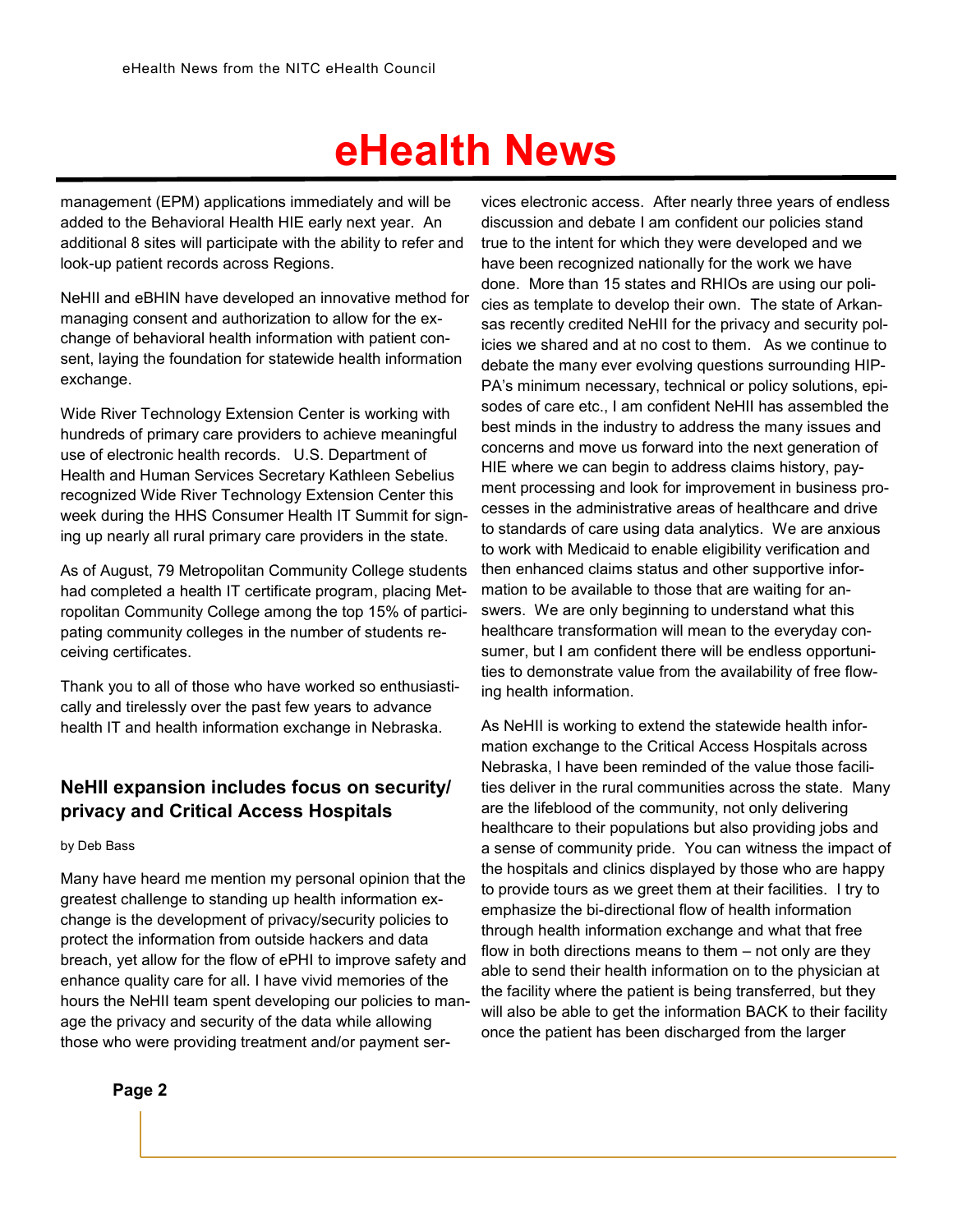health system. When given the option of leaving home communities and the care of people they know as neighbors and friends to go to the larger health systems in a city a distance away or staying in their home community, many patients might prefer to stay close to home. With health information exchange capabilities and telehealth services NeHII is eager to explore the necessity of having to transfer the many patients that we do. What a difference it might make to the CAH to keep even 5% of those referrals in their hospital.

### **Wide River TEC announces new blog**

Wide River TEC is excited to announce a new blog, *[The](http://click.icptrack.com/icp/relay.php?r=1055108151&msgid=5670080&act=8UOP&c=47185&destination=http%3A%2F%2Fwiderivertec.wordpress.com%2F)  [Wide River Current](http://click.icptrack.com/icp/relay.php?r=1055108151&msgid=5670080&act=8UOP&c=47185&destination=http%3A%2F%2Fwiderivertec.wordpress.com%2F)*. This launch coincides with [National](http://click.icptrack.com/icp/relay.php?r=1055108151&msgid=5670080&act=8UOP&c=47185&destination=http%3A%2F%2Fwww.healthitweek.org%2Findex.asp)  [Health IT Week,](http://click.icptrack.com/icp/relay.php?r=1055108151&msgid=5670080&act=8UOP&c=47185&destination=http%3A%2F%2Fwww.healthitweek.org%2Findex.asp) (September 12-16). This week celebrates comprehensive health care reform, which is not possible without system-wide adoption of health information technology, which improves the quality of healthcare delivery, increases patient safety, decreases medical errors, and strengthens the interaction between patients and healthcare providers.

Visit *[The Wide River Current](http://click.icptrack.com/icp/relay.php?r=1055108151&msgid=5670080&act=8UOP&c=47185&destination=http%3A%2F%2Fwiderivertec.wordpress.com%2F)* at [http://widerivertec.wordpress.com.](http://widerivertec.wordpress.com/)

### **Conference focuses on EHR education**

It's time to register for the Oct 12, *Electronic Health Record Education: Building a Tech-Savvy Workforce* conference at the Embassy Suites Hotel in Lincoln, Nebraska . Our goal is to bring educators and health professionals together to learn about ways to address today's challenges in preparing health professionals and staff to use electronic health records (EHRs) in accordance with Meaningful Use standards set by the Office of the National Coordinator for Health Information Technology (ONC). The University of Nebraska is coordinating the Wide River Technology Extension Center's (TEC) Workforce Development Initiative which includes the Electronic Health Record (EHR) Curriculum Development Awards and the Electronic Health Rec-

ord Education conference. For more information and to register online, view the conference website, [http://ehr](http://ehr-edconf.unl.edu/)[edconf.unl.edu/](http://ehr-edconf.unl.edu/)

#### **Wide River TEC EHR curriculum development awards announced**

Wide River Technology Extension Center (TEC) and The University of Nebraska Public Policy Center are pleased to announce 10 new awardees for Round 2 of the Wide River TEC Electronic Health Record Curriculum Development Awards. As a component of the Wide River Technology Extension Center's (TEC) grant to promote adoption of electronic health records in Nebraska, a total of 17 faculty members at post-secondary institutions in Nebraska will receive awards this year to incorporate electronic health records into their curricula. Seven awardees were announced earlier this year. There is a growing need to train health professionals, students and staff to implement and meaningfully use EHRs. Wide River TEC, with funding from the Office of the National Coordinator for Health Information Technology, has contracted with the University of Nebraska Public Policy Center to coordinate the Workforce Development Initiative. This initiative includes the curriculum development awards and upcoming Oct 12, Electronic Health Record Education: Building a Tech-Savvy Workforce conference.

In January and May 2011, educators affiliated with accredited post-secondary institutions in NE were invited to apply for up to \$3,000 to develop and teach an EHR-related curriculum (degree or non-degree leading course, training module, workshop, etc.) Awardees from both rounds expect to train over 900 health care professionals, staff or students within the first year.

The Wide River TEC EHR Curriculum Development awardees for Round 2 are:

- Siti Arshad-Snyder, MSCSM, Clarkson College, will incorporate an EHR component into an existing 3-credit Project Design and Management (BU425) course beginning fall 2011.
- Kathleen Duncan RN, PhD and Christie Campbell-Grossman, RN, PhD, University of Nebraska Medical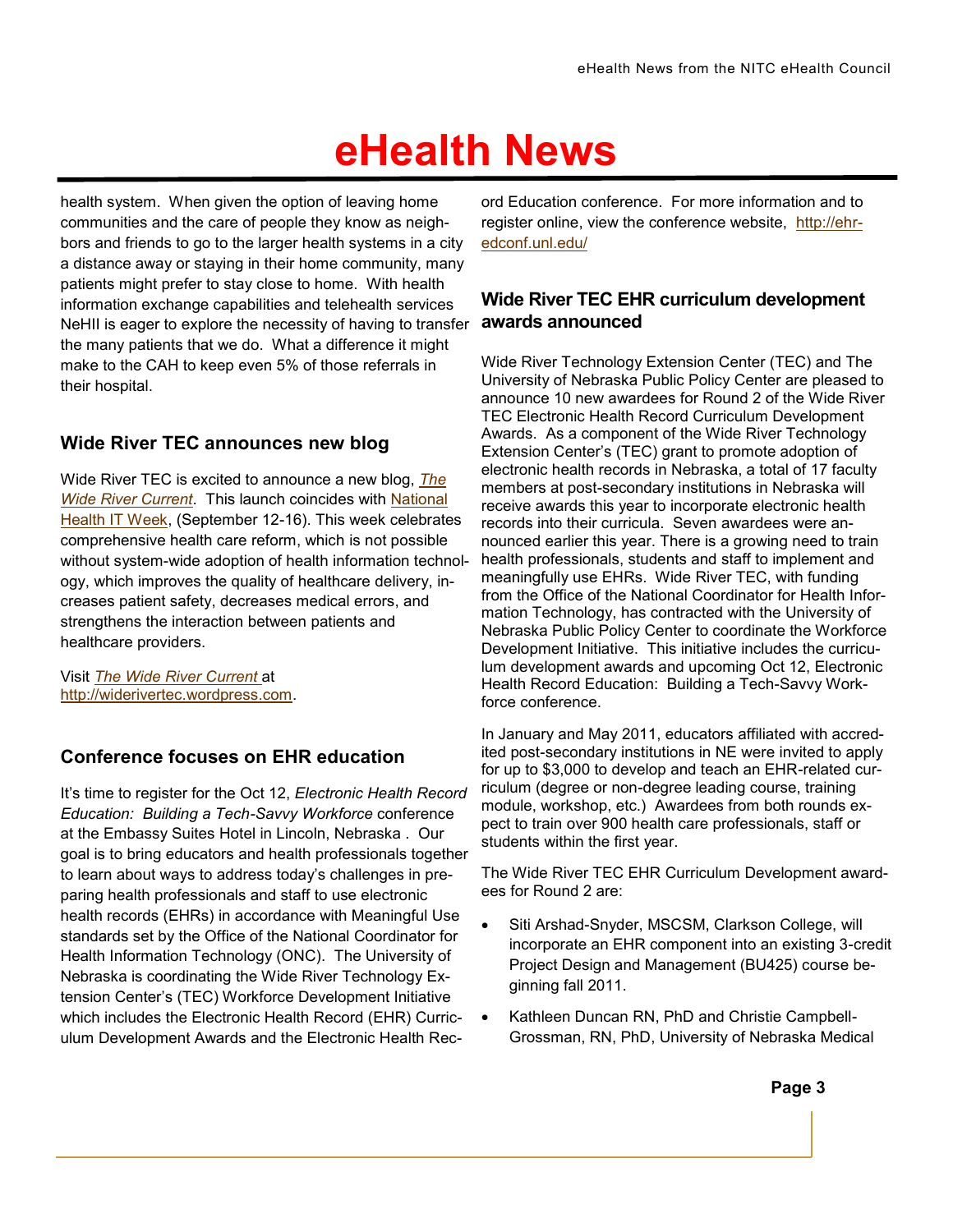Center, College of Nursing Lincoln Division will incorporate EHR content into two sequential leadership courses required for first year BSN undergraduate nursing students.

- Gretchen Jopp, RHIA, CPC, Clarkson College, will revise and redesign a 2-credit hands-on EHR course in the Health Information Management department that will be available online to all healthcare students at Clarkson College.
- Donald LaFleur, BS, RDMS, RDCS, BryanLGH College of Health Sciences, will revised the required Ultrasound Physics and Instrumentation course to include modules on the functionality of PACS (picture archiving and communication systems) within an EHR, and Understanding Issues related to EHRs.
- Kim Leighton, PhD, RN, CNE, and Jodi Nelson, MSN, RN, CNE, BryanLGH College of Health Sciences, will integrate EHRs throughout the Patient Simulation Curriculum. Initially approximately 200 students and faculty will receive training though coursework offered by the Center for Excellence in Clinical Simulation.
- Michelle Rule, CPHIT, CPEHR, Metropolitan Community College, will develop a workshop to help nursing students develop an understanding of EHRs that can be applied directly to the clinical setting.
- Joni Schlatz, MS, RHIT, Central Community College, will update four existing Health Informatics courses by developing a separate hands-on EHR project for each course. The Health Informatics courses are targeted to students in Health Information Management, Medical Technology, Nursing, and Information Technology.
- Barbara Sittner RN, PhD, University of Nebraska Medical Center, College of Nursing-Lincoln Division, will make substantial revisions to integrate EHR content and Meaningful Use standards into a required graduate course titled, NRSG 804 - Health Systems Improvement and Innovation.
- September Stone RN, MSN, Nebraska Health Care

Association and the Nebraska Health Care Learning Center, will develop a workshop to be held early in 2012 that explores the process of incorporating computerized records in a variety of long-term care settings. Future plans are to offer training modules from the workshop on the NHCA website.

 Jacy VerMaas-Lee, MA , OTR/L, Kelly Nelson, PT, DPT, PCS, Cortni Krusemark, OTD, OTR/L, and Helene Lohman, OTD, OTR/L, Creighton University School of Pharmacy and Health Professions, will develop a website with learning modules which will contain a mock EHR and case studies pertaining to occupational therapy and physical therapy practice.

For more information on all aspects of Wide River TEC's Workforce Development Initiative, see the Curriculum Funding tab on the Wide River TEC web site ([www.widerivertec.org\)](http://www.widerivertec.org/) or contact Elizabeth Willborn ([ewillborn@nebraska.edu\)](mailto:ewillborn@nebraska.edu).

### **eHealth Council and E-Prescribing Work Group meetings scheduled**

The E-Prescribing Work Group will meet on Tuesday, Sept. 27 from 4:00 to 6:00 at Mahoney State Park. The eHealth Council will meet on Wednesday, October 5 from 9:30 to 12:00 at Mahoney State Park. For more information, contact Anne Byers, [anne.byers@nebraska.gov.](mailto:anne.byers@nebraska.gov)

### **MedlinePlus Connect links EHRs to health information**

The National Library of Medicine (NLM) recently announced MedlinePlus Connect ([http://medlineplus.gov/](http://medlineplus.gov/connect) [connect\),](http://medlineplus.gov/connect) a free service that allows electronic health records (EHR) systems to link patients and consumers to MedlinePlus ([http://medlineplus.gov\)](http://medlineplus.gov/connect), an authoritative up-to -date health information resource for patients, families, and health care providers. MedlinePlus provides information about conditions and disorders, medications, and health and wellness.

**Page 4**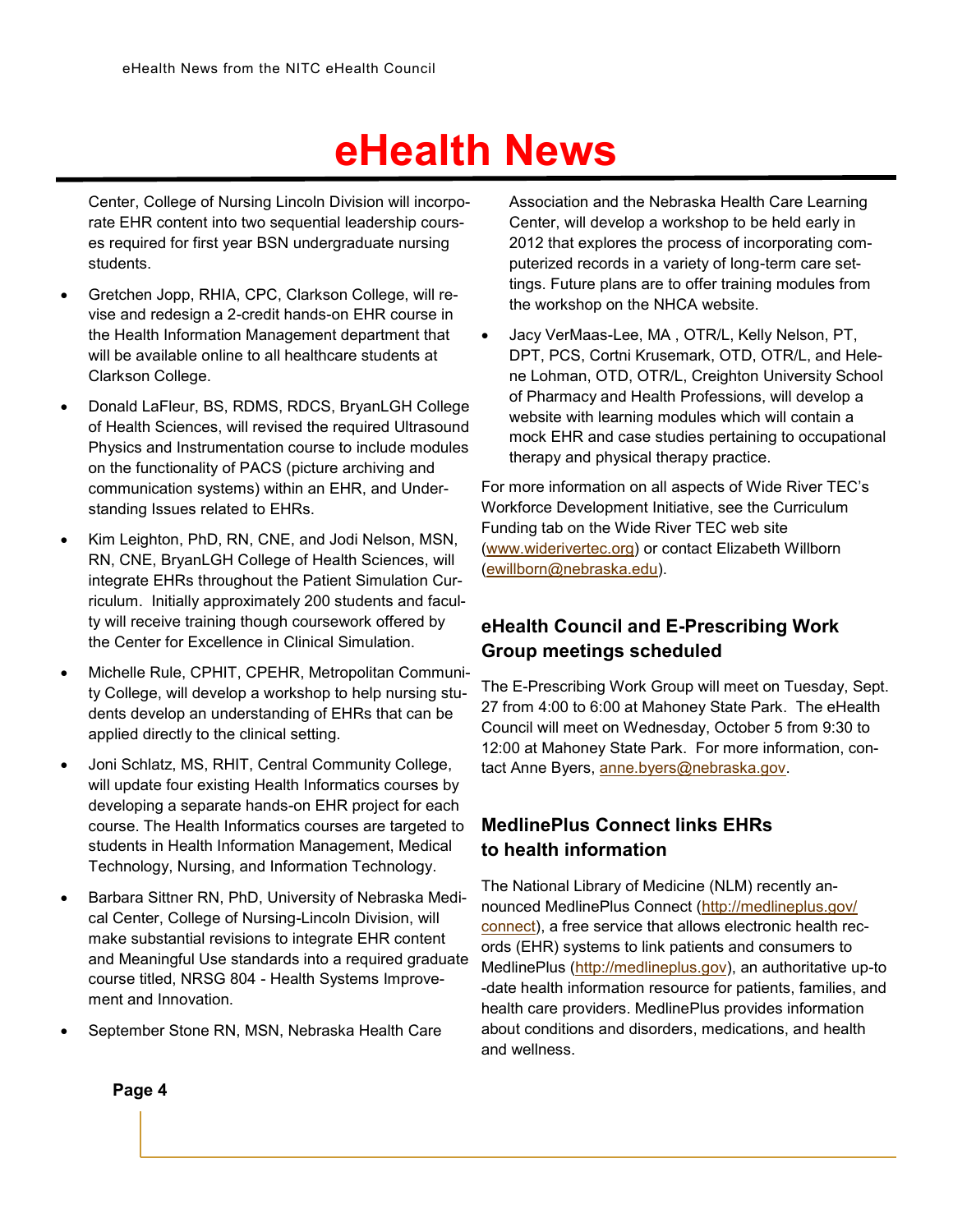MedlinePlus Connect accepts requests for information on diagnoses (problem codes) and medications. NLM mapped MedlinePlus health topics to two standard diagnostic coding systems used in EHRs: ICD-9-CM and SNOMED CT CORE Problem List Subset. When an EHR submits a request to MedlinePlus Connect, the service returns the closest matching health topic as a response. MedlinePlus Connect also links EHR systems to drug information written especially for patients. For medication codes, MedlinePlus Connect accepts RXCUIs and NDCs. The service also conforms to the HL7 Context-Aware Knowledge Retrieval (Infobutton) Knowledge Request URL-Based Implementation specification.

MedlinePlus responds to problem code requests in either English or Spanish. Currently, it supports requests for drug information in English only. NLM has also added laboratory test responses to MedlinePlus Connect. And it will support an XML-based Web service.

Additional information can be found at the links below:

- Background and technical information at [http://](http://medlineplus.gov/connect) [medlineplus.gov/connect](http://medlineplus.gov/connect)
- Free email list at [http://www.nlm.nih.gov/medlineplus/](http://www.nlm.nih.gov/medlineplus/connect/emaillist.html) [connect/emaillist.html](http://www.nlm.nih.gov/medlineplus/connect/emaillist.html)
- Contact Us link [http://apps.nlm.nih.gov/medlineplus/](http://apps.nlm.nih.gov/medlineplus/contact/index.cfm) [contact/index.cfm.](http://apps.nlm.nih.gov/medlineplus/contact/index.cfm)

#### **Surescipts announces upgrade, certification for e-prescribing controlled substances**

Surescripts announced that it has upgraded its nationwide network to support electronic prescribing of controlled substances (EPCS). In addition to its deployment of the network upgrade, Surescripts has begun its initial certification of prescriber software vendors and pharmacy applications for EPCS. Certified vendors and pharmacies have, in turn, begun the initial deployment of EPCS in the United States. The deployment involves a select number of certified and audited vendors and their users located in states where EPCS is legal.

The announcement represents an important step in the industrywide collaboration between pharmacies, technology vendors, pharmacy benefit managers, Surescripts and other networks to plan and implement support for U.S. Drug Enforcement Administration and state pharmacy board rules.

For this initial deployment of EPCS, Surescripts is actively monitoring the end-to-end characteristics of EPCS usage. Aspects such as physician credentialing, workflows, processing times, quality and others are being actively monitored across the Surescripts network as well as for participating vendors, prescribers and pharmacies. At the completion of this initial monitoring period, which currently is planned to end later this year, Surescripts will make EPCS support available to all appropriately certified participants.

All software vendors and pharmacies must complete Surescripts certification and DEA-required third-party audits before connecting to the Surescripts network for EPCS. Surescripts will be supporting both of the DEA-recognized approaches to securely signing a prescription - i.e., supporting both public key infrastructure and the indication of a signing "flag." By establishing a framework by which prescribers can electronically prescribe controlled substances, the DEA provided a path for prescribers to manage all their prescriptions within an electronic workflow, rather than separate paper-, telephone- and fax-based methods for controlled substances and electronic processes for all other medications.

In order to electronically prescribe controlled substances, some of the major DEA requirements prescribers must adhere to include:

- Use of an e-prescribing application that is certified for this purpose.
- Completion of a compliant identity-proofing process.
- Use of a secure, two-factor authentication process to sign prescriptions for controlled substances.